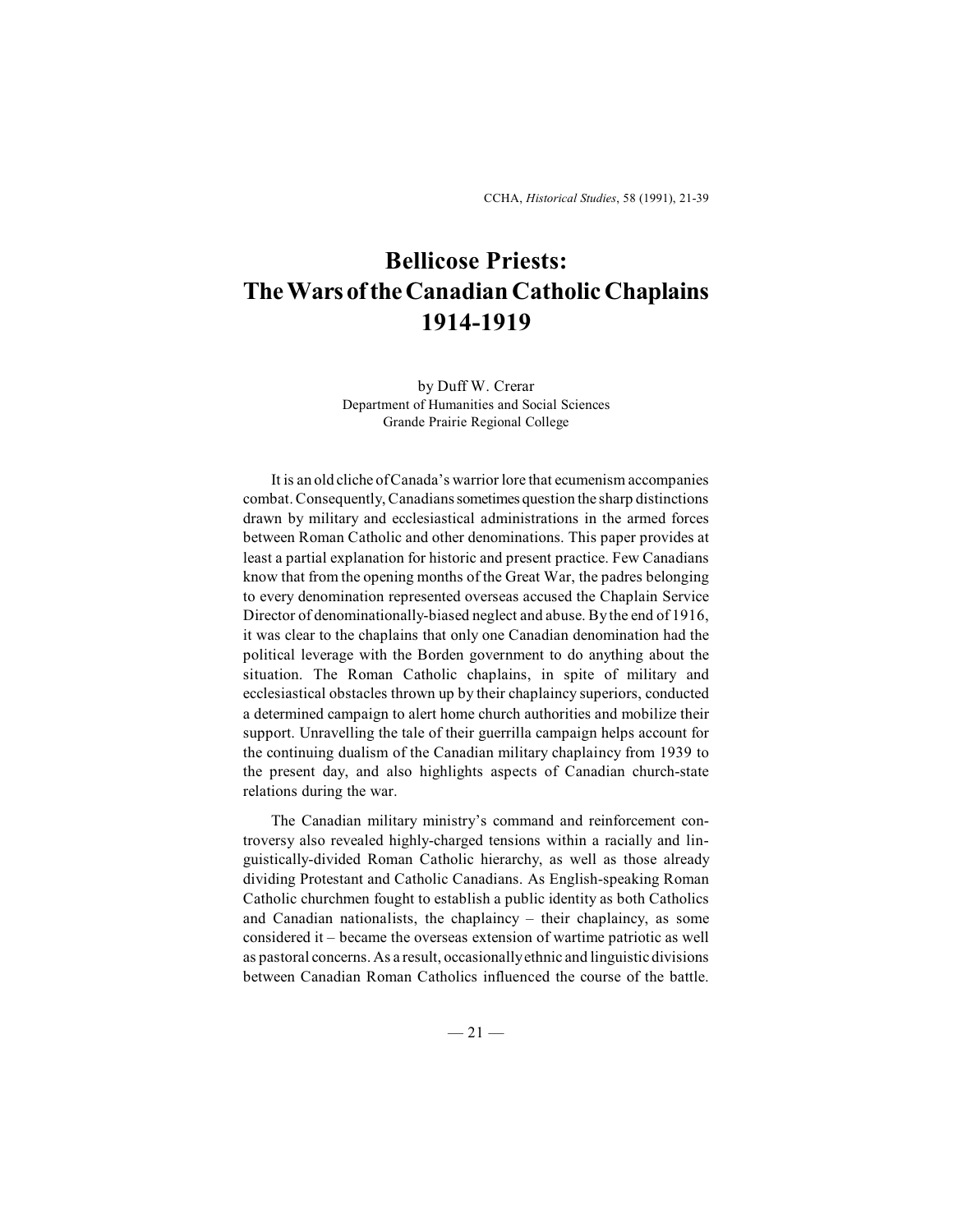While many French-Canadian churchmen felt a profound ambivalence about their co-religionists at the front, the English-speaking Catholics – bishops and padres – in Canada and overseas viewed ministry to their men at the front an opportunity to realize their own growing form of "national gospel" in the postwar period. Such ambitions propelled more than one Canadian Catholic priest in uniform to press to the limits of church and military authority their right to a separate and equal place in the Canadian Expeditionary Force chaplaincy.

By the end of the Great War, at least ninety Canadian Roman Catholic priests had served overseas. Catholic ex-padres, however, wrote memoirs to commemorate and illuminate their colleagues' sacrifices, not assess ecclesiastical and military decisions made by the founders of the Canadian Chaplain Service.<sup>1</sup> That task was first attempted by Desmond Morton, a military historian, who confirmed their cryptic allusions to administrative controversies caused by Sam Hughes's establishment of the Service as an inter-denominational organization under an Anglican Director. Canadian historians more often viewed Chaplain Service maladministration as a ridiculous example of the byzantine evolution of the Canadian overseas command, and typical of incompetent, politically-appointed officers.<sup>2</sup> Yet what the twisted tale of padre politics points out to the historian is the leading role played by the Roman Catholic chaplains in working out their own salvation from Canada's political and military leaders. By their victory significant progress was made, if at the expense of ecumenism, in the professional growth of the entire Canadian military chaplaincy.

Few of the sweating and shouting officers at Valcartier during that first September of the war were thinking about chaplains, until Sam Hughes, Minister of Militia, gathered together thirty-three of the eager clergymen in camp clamouring for appointments. He made R.H. Steacy, rector of Ottawa's Westboro Anglican parish, Honorary Major and Senior Chaplain of the contingent. Hughes paid little attention to whether or not his newly-minted padres hadmuch militaryor even pastoral experience. Nor did there seem any need for the Militia Department or church officials to set up detailed command or reinforcement arrangements, for both expected the war

J.R. O'Gorman, *Soldiers of Christ; Canadian Catholic Chaplains,* 1 *1914-1919,* (Toronto: private, 1936), and "Canadian Catholic Chaplains in the Great War," *Canadian Catholic Historical Association Report, 1939-1940,* pp. 71-84. See also B.J. Murdoch, *The Red Vineyard,* (Cedar Rapids, Iowa: Torch Press, 1928).

Desmond Morton, *A Peculiar Kind of Politics*, (Toronto: University of Toronto Press, 1982), pp. 99, 114-116.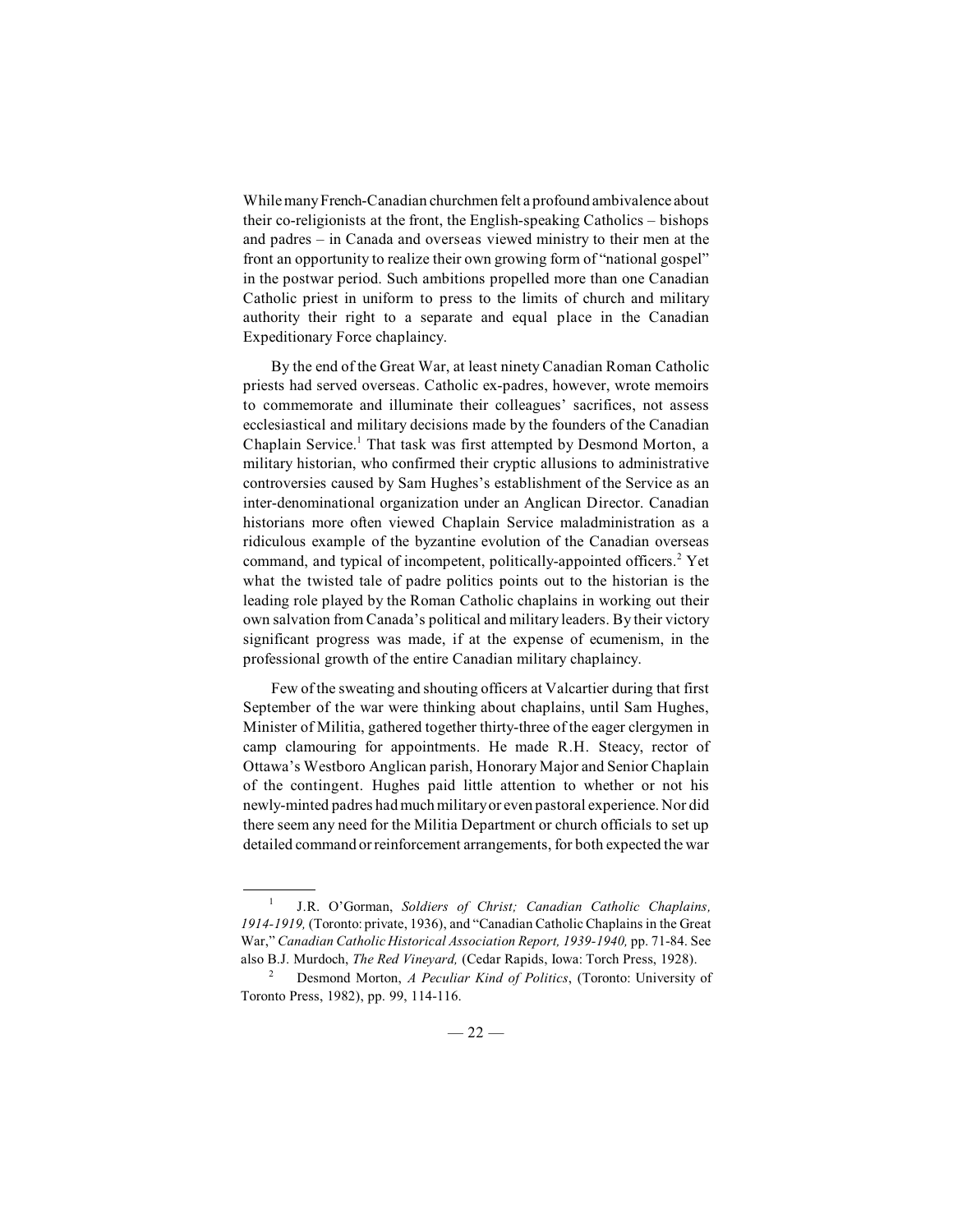to end by Christmas. The rest of the padres were made Honorary Captains, put under Steacy's command, given a few gruff words of advice from Hughes and sent off to England with the troops. Six of these were Roman Catholic. They left with the blessing of a hierarchy temporarily united by the guns of August. After press reports of German behaviour in Catholic Belgium, Monsignor Bruchesi endorsed the government's dispatch of troops and Father A.E. Burke, editor of Toronto's *Catholic Register* and President of theCatholicChurch Extension Society, mingled patriotic utterances with advice to the government not to neglect the spiritual care of the men.<sup>3</sup>

Yet troubles began soon after the Canadian Contingent reached Salisbury Plain. The padres were informed that the British Army allotted only two Catholic chaplains to a Division. Demanding to know how two priests were supposed to shepherd a flock scattered among a formation of about twenty thousand men, Canadian priests and Catholics in the War Office, even Cardinal Bourne of Westminster (senior Catholic ecclesiastic of the British forces) appealed in vain to the Army Council.<sup>4</sup> Consequently, the Canadian priests in Flanders found their peripatetic ministry exhausting, and Canadian soldiers complained in the Catholic press that they had not seen a priest since they arrived at the front. W.T. Workman, a Franciscan ministering to the Canadians at the front, claimed that Anglican padres swarmed at the front while wounded Catholic boys were going without the Sacraments.<sup>5</sup>

Following similar complaints in the British press, the War Office doubled the allotment of priests to a division. Thanks to Ottawa's unwillingness to ship Catholic chaplains not already attached to an overseas battalion, however, the Canadians, were unable to fill all the chaplain vacancies thus made available in their front-line formations, or even in English base camps such as Shorncliffe. There the needs of Canadian hospital units departing for the Mediterranean forced authorities to borrow an Antigonish priest intended for the 5th Brigade and send him off to Salonika, leaving a solitary Catholic padre responsible for every single Roman Catholic soul in a camp of over twelve thousand men.<sup>6</sup>

<sup>&</sup>lt;sup>3</sup> *Catholic Register, August 13, September 17 and 24, 1914.* 

National Archives of Canada [hereafter NAC], Records of the Department <sup>4</sup> of Militia and Defence, Canadian Corps Records, RG9 III B 1, Vol. 393, c-15-1, Chaplain W.T. Workman to Col. MacDonald, War Office, February 6, 1915.

<sup>&</sup>lt;sup>5</sup> *Catholic Register,* April 29 and May 13, 1915.

NAC, RG9 III A 1, Overseas Minister's Records, Vol. 24, file 7-4-2, Major <sup>6</sup> F.C. Piper toO.C. Shorncliffe, July29-31, 1915. See also NAC, Militia and Defence, RG9 III B 1, Vol. 600, file c-33-2, Shorncliffe Parades file, W.H. Bayley to Carson,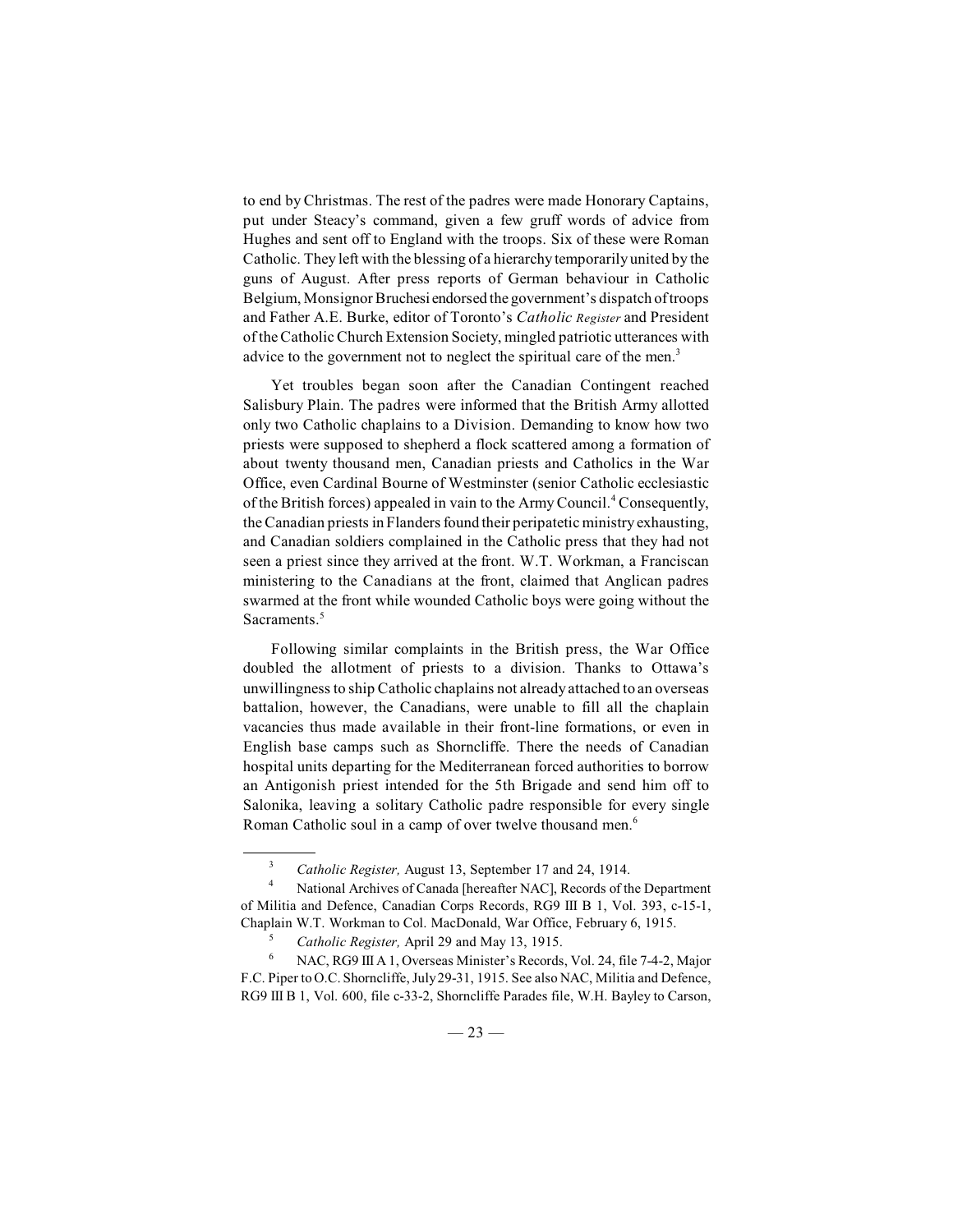Canadian regional, ethnic and language divisions also complicated the Catholic padre's ministry, especially in the 2nd Division's 5th Brigade. There the presence of Quebec's 22nd as well as Nova Scotia's 25th Battalion gave C.V. Doyon, the brigade's French-speaking priest, a combined flock of about 1,800 men, or as much work as the rest of the division. In vain he pointed out to authorities that English-speakers (as well as Gaelic-speaking Maritime and Glengarry soldiers) shunned French-Canadian padres.<sup>7</sup> Making matters worse, the remaining two Catholic priests posted to his division were, indeed, French-Canadians. Major William Beattie, the 2nd's – Presbyterian – Senior Chaplain, asked Steacy to produce one or two more priests for each division and at least one English-speaking priest for the 5th Brigade. $8$  None, however, were forthcoming from London or Ottawa, even after more soldier complaints appeared in Toronto's *Catholic Register:*

I must say that it is simply rotten the way the English-speaking Catholics are treated here. We are in danger of losing our lives, yet the officials are indifferent to our appeal for at least a chance to make our Easter duty.... Other creeds have their ministers here with them, who preach to their following at every opportunity. Now what do these think of us Catholic boys who never see a priest at all? I don't know if this letter will pass the censor, but if it does I and all the Catholic boys here on the firing line would like you to ask the question, 'Why are we not supplied with a priest'?". 9

Chaplains hoped that such reports would bring the home church to the rescue. But, increasingly distracted by internal divisions over the war, it was in no condition to render aid. While C.J. Doherty of Montreal, Borden's Minister of Justice and the leading Catholic in cabinet, had secured the Quebec church's support, the French-speaking hierarchy was unable to give attention to the overseas complaints because of domestic conflicts over

August 11, 1915.

 $NAC$ , Militia and Defence, Chaplain Service Records, 1914-1921, RG9 III C 15, Vol. 4643, A.L. Sylvestre file, Sylvestre to Steacy, July 5, 16, 28 and October 25, 1915.

NAC, RG9, III B 1, Vol. 1106, file N-2-4, Steacy to D.A.A.G., Pay and Records, September 3, 1915 and reply, September 18, 1915. See also NAC, RG9 III C 15, Vol. 4616, William Beattie file, Beattie to Steacy, November 1, 1915.

*Catholic Register, September 16, 1915, p. 4.*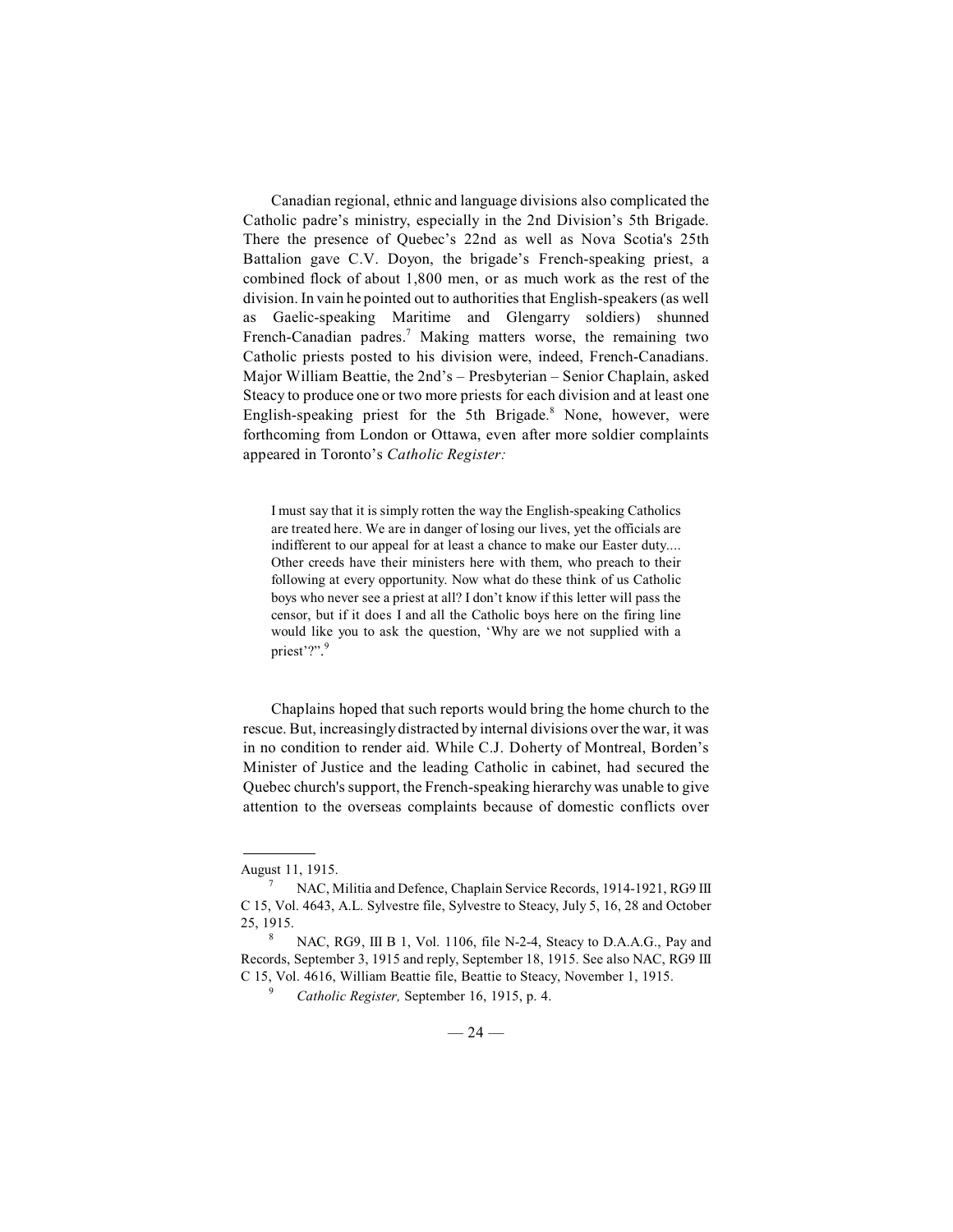language, education and conscription.<sup>10</sup> In French Canada, Nationalist laymen denounced the hierarchy's continued endorsement of the war, leading to sullen resistance from many lower clergy, already alienated by the bishops' refusal to intervene in the Ontario educational language controversy.<sup>11</sup> This state of affairs, combined with the low number of Quebec enlistments before the advent of conscription, led to desultory chaplaincy recruitment and little active intervention in the affairs of French-Canadian padres.

The English-speaking hierarchy, on the other hand, led by Archbishops Gauthier, McNeil and Bishop Fallon, spurred on churchmen to demonstrate their loyalty to Canada as a mature Dominion in the British Empire.<sup>12</sup> Echoed by Bishop Morrison of Antigonish, Archbishop Casey of Vancouver and Bishop Sinnot in the West, they joined with Cardinal Bourne in supporting the British cause. McNeil and Fallon actively recruited volunteers for the chaplaincy, while Fallon, in March, 1915, called for  $\alpha$ conscription.<sup>13</sup> The Irish Catholic communities in cities such as Montreal and Toronto, far from shunning the war effort, contributed men to the overseas contingents, patriotic gifts of money and even voted for Union Government and conscription in  $1917<sup>14</sup>$  Gauthier stood behind the most outspoken of his Ottawa priests, John J. O' Gorman, who proclaimed it the sacred duty of Canadian Catholics to enlist. Thus, by war's end, two-thirds of the Canadian Catholic chaplains, including O'Gorman, had come from the English-speaking church.<sup>15</sup> O'Gorman was echoed by Burke, whose fire-breathing statements in the *Catholic Register* did nothing to heal internal ecclesiastical breaches but made him a favourite of patriots and Tories.<sup>16</sup> Burke published overseas complaints in the hope that he could embarrass the government into action. No one, except perhaps Archbishop McNeil, foresaw Burke's next attempt to gain oversight of the Catholic

<sup>&</sup>lt;sup>10</sup> René Durocher, "Henri Bourassa, Les Évèques et la Guerre de 1914-1919," *Canadian Historical Association Papers,* 1971, pp. 254-269.

 $\frac{11}{12}$  Durocher, pp. 261-269.

Mark McGowan, "The De-greening of the Irish: Toronto's Irish Catholic Press, Imperialism, and the Forging of a New Identity, 1887-1914," *Canadian Historical Association Papers, 1989,* pp. 119-122, 139-140.

*Catholic Register, March 25, 1915.* 

<sup>&</sup>lt;sup>14</sup> McGowan, "The De-greening of the Irish," pp. 139-140, and Robin Burns, "The Montreal Irish and the Great War," *Canadian Catholic Historical Studies*, Vol. 52, 1985, pp. 67-81.<br>
<sup>15</sup> Durocher 1

Durocher, p. 256 and O'Gorman, *Soldiers of Christ*, pp. 7-8.

<sup>&</sup>lt;sup>16</sup> Catholic Register, October 22, 1914 and March 5, June 17, 1915.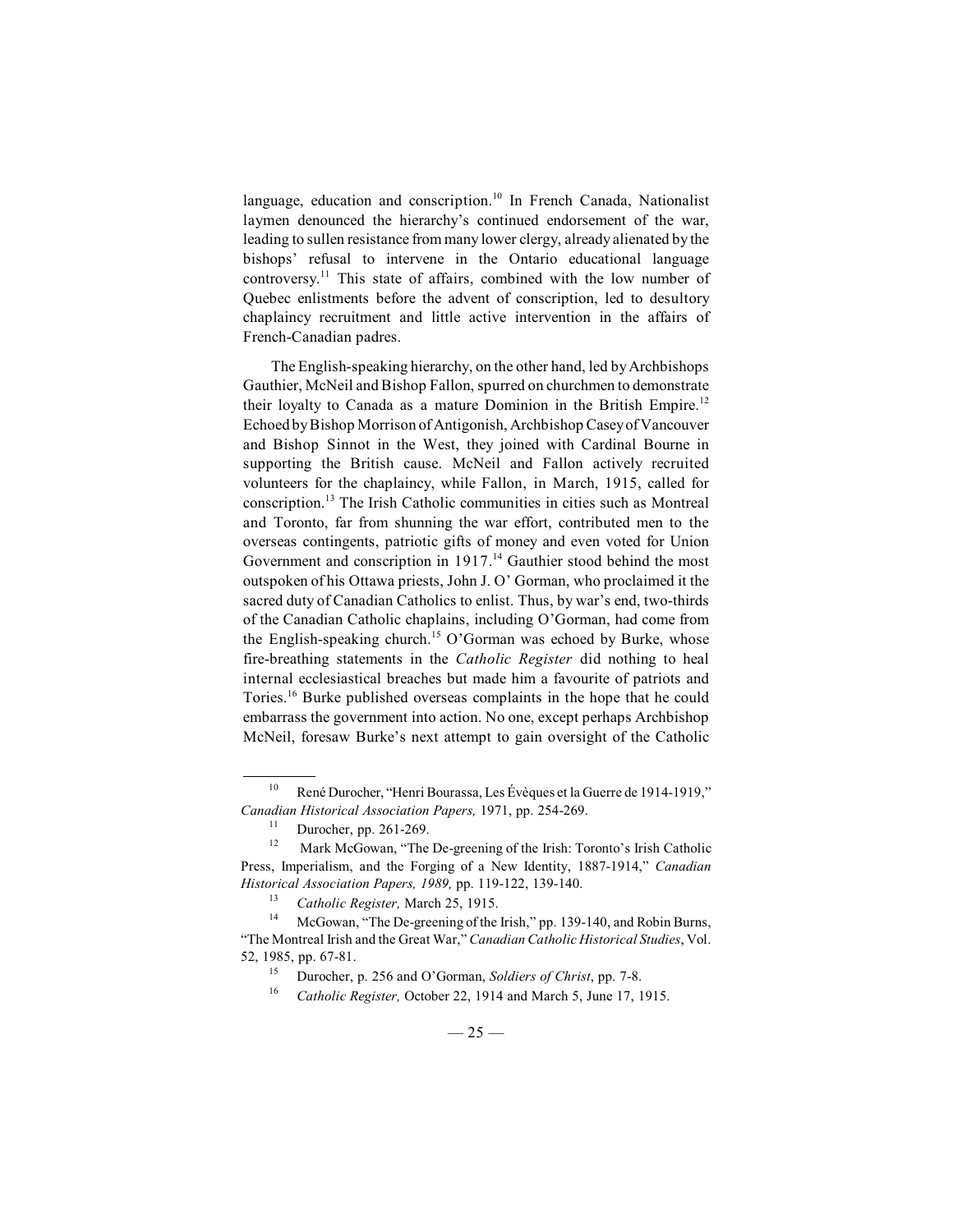chaplaincy. During the summer of 1915, while Hughes was overseas on an inspection tour, Burke managed to have himself appointed a chaplain by the Acting Minister of Militia, Senator James Lougheed, and set out for England to see things for himself.

By then, Steacy had negotiated with Hughes a major re-organization of the Canadian chaplaincy. On 19 August, 1915, he was promoted to Honorary Colonel and appointed Director (D.C.S.) of the new Canadian Chaplain Service, with another Anglican, Lt.-Colonel John M. Almond, becoming his Assistant Director at the Canadian Corps. Yet, while other Protestants were promoted to Honorary Majors and appointed Senior Chaplains of front-line Divisions, not one Roman Catholic received such an appointment, leaving them still, as Honorary Captains, subordinate to chaplains of other communions. Steacy also faced a major manpower crisis for, whatever power he wielded overseas, he had no control over his reinforcement pool. Rather than send chaplains as Steacy requested, Hughes expected him to employ those being detached from the nearly two-hundred numbered battalions which were being broken up in England as reinforcements for the Corps.<sup>17</sup> Since almost every unit recruited in Canada had a Protestant majority, this method supplied few Catholic padres. In contrast, just to make sure that dissenters were not disadvantaged, Hughes had often granted extra chaplaincies to units with large Methodist, Presbyterian or Baptist elements.

While Steacy pondered the stream of chaplains – usually of the wrong denomination – arriving unannounced from Canada, Corps officials, camp commandants and Mediterranean hospital commanders demanded more Catholic and Anglican chaplains to fill long-standing vacancies. On Steacy's coded request, Hughes grudgingly sent nine Anglicans in mufti. Both were well aware of how other Canadian denominations would react if they found out, and Steacy delayed asking Hughes for a similar, Catholic draft. Although Hughes eventually sent him a handful of priests during the next year, Steacy's indifference to Catholic needs revealed serious personal disqualifications for his quasiepiscopal post. Although Hughes dubbed Steacy genial and broadminded, his padres, especially Methodist and Catholic, found him a stuffy Churchman. Like many of Hughes's political appointees, the D.C.S. feared and flattered his superiors while holding his own staff and British officers in contempt. Therefore, such well-known Hughes attributes as the drive to promote non-conformist interests in the

<sup>&</sup>lt;sup>17</sup> Desmond Morton, A *Peculiar Kind of Politics*, pp. xi, 44-45.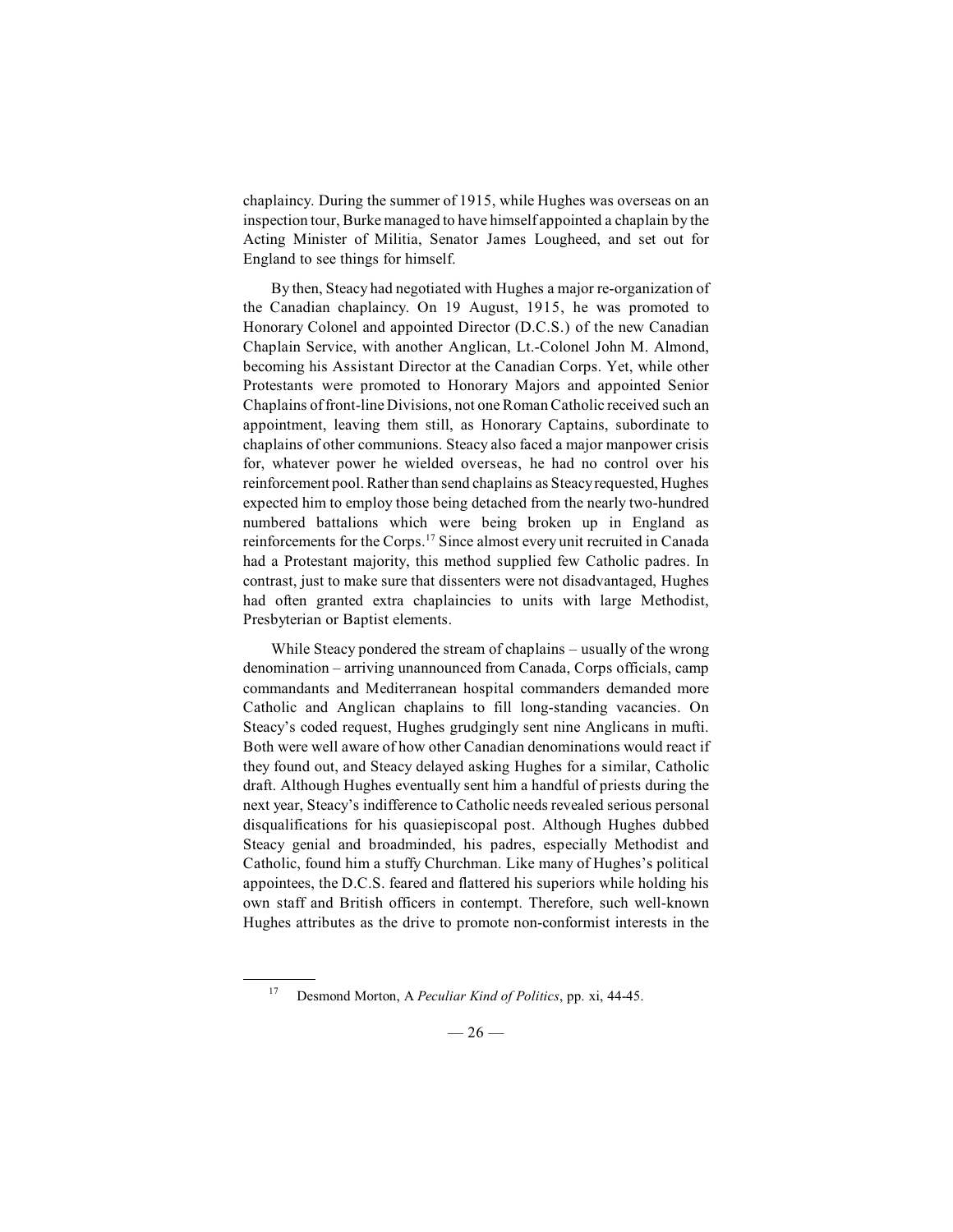chaplaincy, his disdain for Roman Catholics and susceptibility to flattery bulked large in Steacy's planning.<sup>18</sup>

Had Steacy ever felt the inclination to protest hisimpossible manpower situation, he had no independent and direct links with the Canadian churches (in fact, because of his Anglicanism and Orange Lodge connections, Steacy was considered an enemy by Methodists and Catholics) from which to negotiate with Hughes. When he proposed that Ottawa create a "Chaplain General's branch" in Canada to better manage his reinforcements, Hughes's officials in London coldly informed him that the Minister of Militia "quite properly resented" being given advice on how to run his command. Steacy took the hint.<sup>19</sup>

By then, Almond had warned Steacythat the Catholic padres had grown increasingly bitter at the unfilled vacancies, and more of Father Doyon's complaints appeared in Canada's English-Catholic press.<sup>20</sup> Finally, Corps officers and the British command chaplains stationed an English-speaking priest intended for another post to the 5th Brigade in December, but Steacy, visiting the Corps at the time, angrily vetoed any interference in his command by British officials. Rather than provoke a quarrel over the matter of Dominion autonomy, the British command chaplains acquiesced. A chagrined Almond asked the 2nd Division's other Catholic chaplains to help out Doyon in their spare time. It was the best he could do.

Rather than appeal to the home churches, Steacy tinkered with his overseas personnel, prying loose one or two priests from English camps in hopes that Hughes might send more Catholics overseas to take their places. This failed to appease his impatient priests, who increasingly resented their subordination to Anglicans and non-conformists. Workman, on behalf of the Catholic chaplains at the Corps, petitioned for the appointment of a Catholic Senior Chaplain. Steacy denied the request, arguing that there was no British Army regulation or precedent for an independent Catholic senior chaplaincy. Only if that faith predominated in an entire Canadian Division, would it rate a Catholic Senior Chaplain. Because Steacy refused to make

<sup>&</sup>lt;sup>18</sup> Steacy's August, 1916 flowery proposal to Hughes (endorsed by Burke and other supporters) that he be promoted to Major General, appears in the records of J.W. Carson, Hughes's overseas representative. See NAC, RG9 III A 1, Vol. 24, file 7-4-8, Steacy to Hughes, August 3, 1916.

<sup>&</sup>lt;sup>19</sup> NAC, RG9 III B 1, Vol. 473, 1st Contingent file, Steacy and F.A. Reid to Carson, March 16, 1916 and RG9 III A 1, Vol. 24, file 7-4-2, Carson to Reid and Steacy, March 17,1916.

*Catholic Register, September 30, 1915, p. 4.*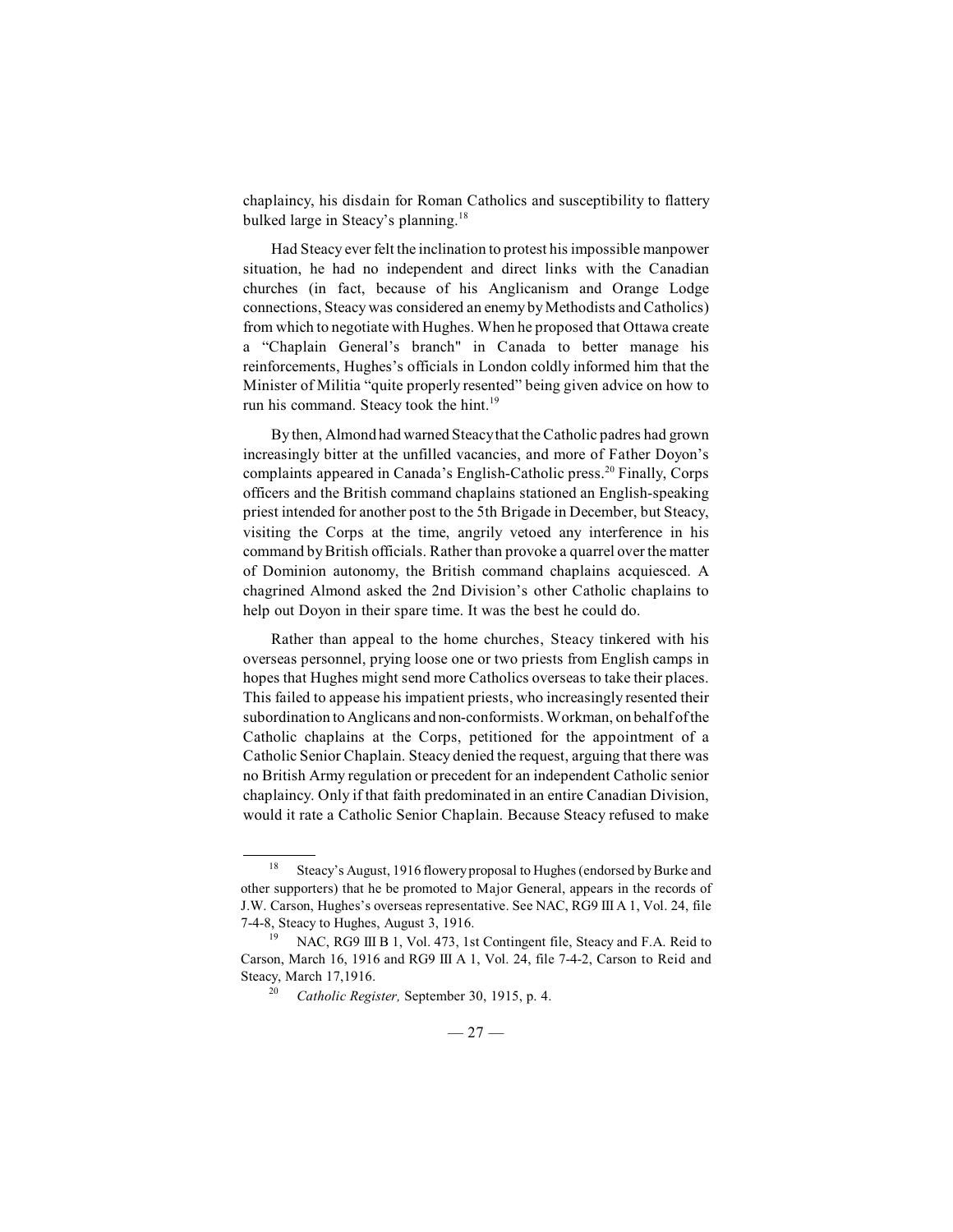any concessions to Catholicism which might anger Hughes, the D.C.S. needed a Roman Catholic ally with enough military or ecclesiastical seniority to cow the rebellious field padres. Thus A.E. Burke's arrival in England seemed the timely providence of an ecclesiastic with the prestige and credibility to ease his Catholic burdens. Burke had acquired national stature and some notoriety in Ottawa as a Tory booster of settlement and development ventures, while Pope Pius X, in 1910, confirmed his appointment as head of the Catholic Church Extension Society and editor of *The Catholic Register.* Before the war, however, he had become embroiled in the Ontario French-language schools question, where his public and private statements angered both French and English-speaking Catholics, including Archbishop Gauthier and Bishop Fallon, a well as his own superior, McNeil.<sup>21</sup> Burke had made some powerful enemies within the church by the time he set out for the war, making him a most unlikely candidate for success at the task Steacy wished him to perform.

Burke soon proved incapable of bringing peace to the Chaplains' Service, becoming instead the storm-centre of Catholic chaplain discontent. From the moment he arrived in England, his actions raised doubts about his status and credibility. Although originally given a regular chaplain's appointment by Senator Lougheed (with the rank of Honorary Major as a concession to his religious rank), Burke persuaded military officers and English reporters that the government, the Apostolic Delegate and the Canadian hierarchyhad appointed him supervisor of the Canadian Catholic chaplaincy.<sup>22</sup> He asked Major General J.W. Carson, Hughes's overseas agent, to promote him to the rank of Lt.-Colonel and give him a "roving commission." Mystified, Carson consulted Hughes, who quickly responded, "Burke may not be gazetted a Lt.-Colonel; he would not have been made a Major if I had known."<sup>23</sup> Burke then approached Carson's rival, General J.C. MacDougall, claiming that the Pope had appointed him "Senior R.C. chaplain of all Canadian Contingents." Carson cryptically advised, "Please

<sup>&</sup>lt;sup>21</sup> F.A. Walker, *Catholic Education and Politics in Ontario*, (Toronto: Thomas Nelson and Sons, 1964, p. 279. See also McGowan, "The Degreening of the Irish," pp. 137-138.

Burke, recently made Apostolic Prothonotary, was wearing the purple stock, *Catholic Register,* August 12, 1915. See J.C. Hopkins, *Canadian Annual Review*, 1915, pp. 207-214, 340 and *Canada,* September 25, November 13, 1915. See also *Canadian Baptist,* August 12, 1915, p. 8.

NAC, RG9 III C 15, Vol. 4618, A.E. Burke file, Confidential Report by Almond to General R.E.W. Turner, May 1, 1917, Carson to Hughes, n.d. and reply September 24, 1915.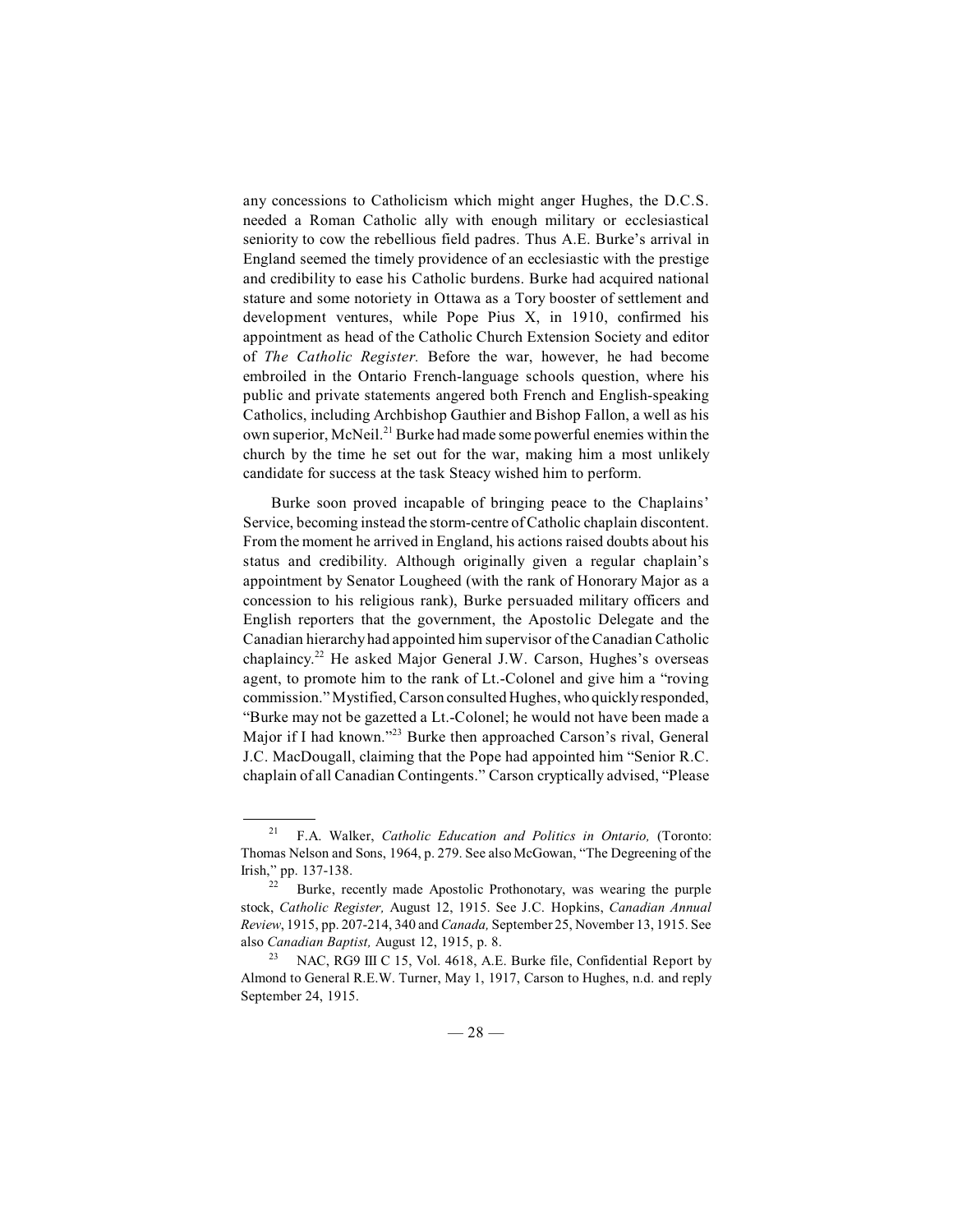be careful concerning Major Burke. Minister much exercised and refuses promotion," and counselled MacDougall, "I think we can safely let this gentleman pull his own chestnuts out of the fire."<sup>24</sup>

This, indeed, Burke had already done by travelling to Rome and meeting with the Pope. Although Cardinal Bourne warned Carson that neither the Apostolic Delegate nor the Canadian hierarchy had authorized Burke's mission, he returned from the Vatican invested with sufficient prestige to intimidate military authorities overseas.<sup>25</sup> After giving a few colourful press interviews and unsolicited advice to Carson on several matters, Burke set up headquarters at the Regent Palace Hotel. He refused to take any posting with the Canadian camps or hospital units, as it would restrict his freedom to roam through the C.E.F. overseas on his inspections.<sup>26</sup> Canadian Catholic authorities tried in vain to stop this confidence trick. Monsignor Stagni (the Apostolic Delegate), and several of the bishops warned chaplains overseas that Burke had no extraordinary authority, and Stagni directly ordered him to stop the charade, but Burke and Steacy ignored their protests.

Steacy was in no mood to alter his deference to the imposter, for Burke proved quite handy at disarming angry chaplain complaints. When the Government sent George Perley, Canadian High Commissioner, to investigate their charge of deficiencies at the front, Burke reassured everyone that the complaints would soon die out and that there was an adequate supply of British chaplains available. To Steacy's relief, Burke backed him when Hughes himself angrily demanded an explanation for the dissatisfaction overseas.<sup>27</sup> "Of course this will not prevent zealots from writing alarming stories," Burke wrote, "but they are simply stories."<sup>28</sup> Although well aware of the general shortage of Canadian Catholic priests

<sup>&</sup>lt;sup>24</sup> *Ibid., Carson to MacDougall, September 27, 28, 1915.* 

*Ibid.,* Carson to Hughes and replies, October 4, 10, 1915. See also *Canada,* <sup>25</sup> November 15, 1915, p. 188.

<sup>&</sup>lt;sup>26</sup> Desmond Morton, "The Short, Unhappy Life of the 41st Battalion, C.E.F.," *Queen's Quarterly,* Vol. 81, 1, 1974, p. 77. See also NAC, RG9 III C 15, Vol. 4618, Burke file, G.A. Wells to Steacy, March 21, 1916.

<sup>&</sup>lt;sup>27</sup> NAC, RG9 III C 15, Vol. 4618, Burke file, Burke to Steacy, November 15, 1915.

NAC, RG9 III C 15, Vol. 4650, "Perley Correspondence," Burke to Perley, 28 December 1, 1915. See also Vol. 4618, Burke file, Hughes to MacDougall, December 2, 1915 and Carson to Hughes, December, 1915.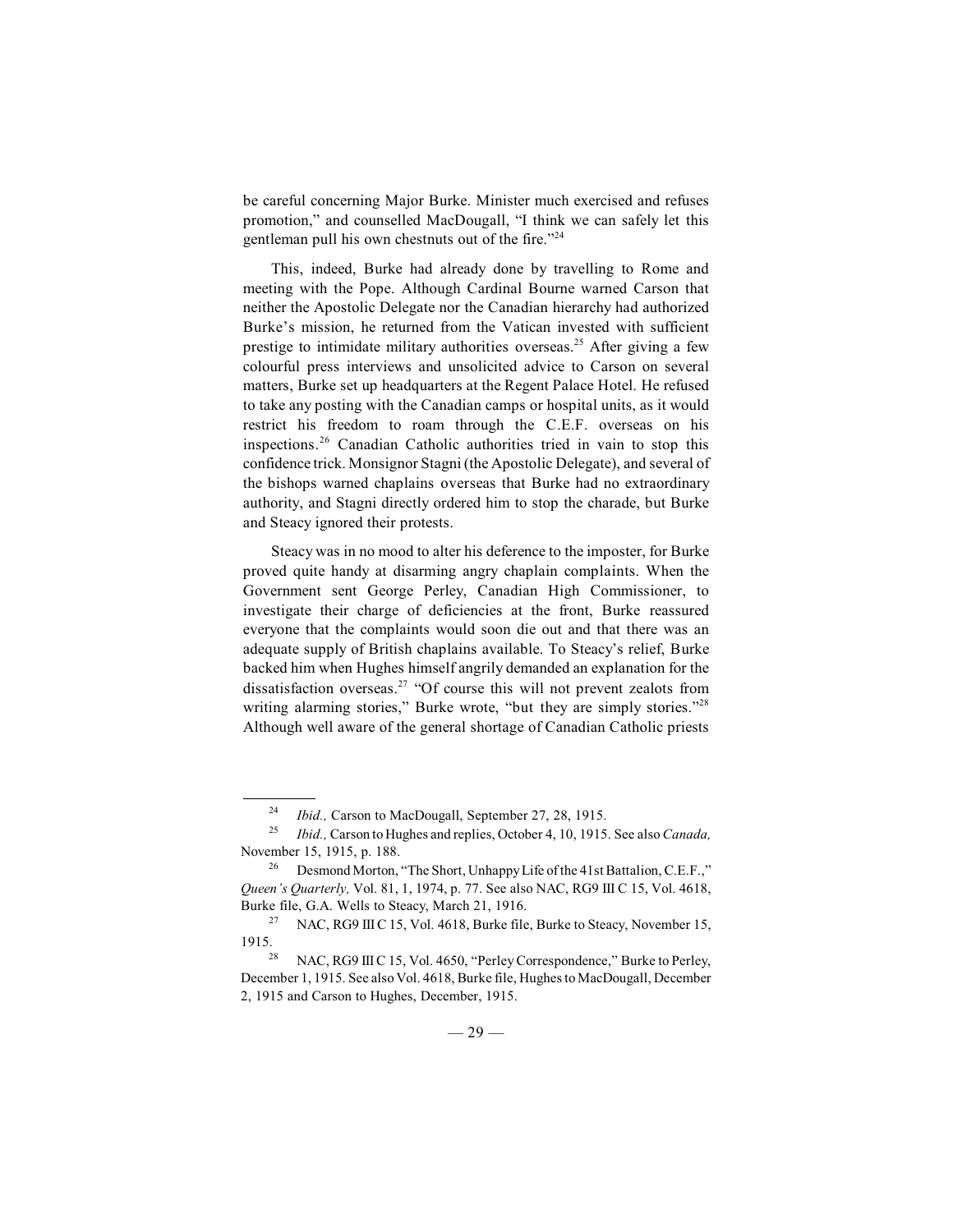overseas, Burke publicly repudiated accusations that the troops were being neglected at the front and that Catholic chaplains were in short supply.<sup>29</sup>

If it was highly unlikely that Catholic chaplains ever would have accepted Burke's leadership, after such statements it became impossible. To them, Burke had betrayed every Canadian Catholic overseas. Although stymied, they did not give up. Over the winter of 1916, Workman and A.L. Sylvestre (another priest hand-picked by Hughes at Valcartier) contested Burke's legitimacy with Steacy, warning that the entire country would hold him responsible if remedial action was not taken.<sup>30</sup> In spite of his periodic rages over the situation, Hughes still refused to discipline or recall Burke, and in May, 1916 promoted him to Lt.-Colonel (while refusing to honour his growing expense account or sanction his acquisition of a Cuban secretary in a lieutenant's uniform). If the political situation in Ottawa had been more favourable, perhaps Hughes would have curbed Burke's antics, but by mid-1916, so many embarrassing questions were being asked in Ottawa that he could not risk provoking Burke or the many friends he claimed to have. Burke still had his uses. After another florid press statement prompted demands that the publicity-seeking monsignor be disciplined, Carson reassured Steacy that such indiscretion was "one of the things we are apt to wink at."<sup>31</sup>

By then, it was getting harder for Canadian denominational leaders to wink at the reports of maladministration coming from their padres overseas. Methodist, Anglican and Presbyterian officials successively abandoned their complacency and demanded a voice in the chaplaincy decisions previously made for them in Ottawa. In late 1915, Methodists and Presbyterians had formed their own military service committees, though Hughes continued to brush off their most vehement complaints. Were the Catholic bishops as powerless in these matters, Anglicans pointedly asked?<sup>32</sup> They would have been surprised to know that the answer to their rhetorical question was affirmative. Roman Catholics still left chaplaincy matters up to individual

<sup>&</sup>lt;sup>29</sup> Canadian Annual Review, 1915, p. 340, also NAC, RG9 III C 15, Vol. 4618, Burke file, *Canada Gazette* clipping, "Canadian Chaplaincy," also see Burke to Steacy, September 29, 1915, and RG9 III A 1, Vol. 24, file 7-4-5, Steacy to Hughes, September 23, 1915 and November 29, 1915 reply. See also Steacy to Carson, January 29, and February 16, 1916 reply.

NAC, RG9 III C 15, Vol. 4643, A.L. Sylvestre file, Sylvestre to Steacy, 30 March 24, 1915; also Sylvestre to Steacy, February 17, March 3 and April 12, 1916.

NAC, RG9 III C 15, Vol. 4643, Sylvestre file, Sylvestre to Steacy May 7, 1916, and NAC, RG9 III A 1, Vol. 24, 7-4-1, Carson to Steacy, May 16, 1916.

<sup>&</sup>lt;sup>32</sup> Canadian Churchman, June 15, 1916, p. 383.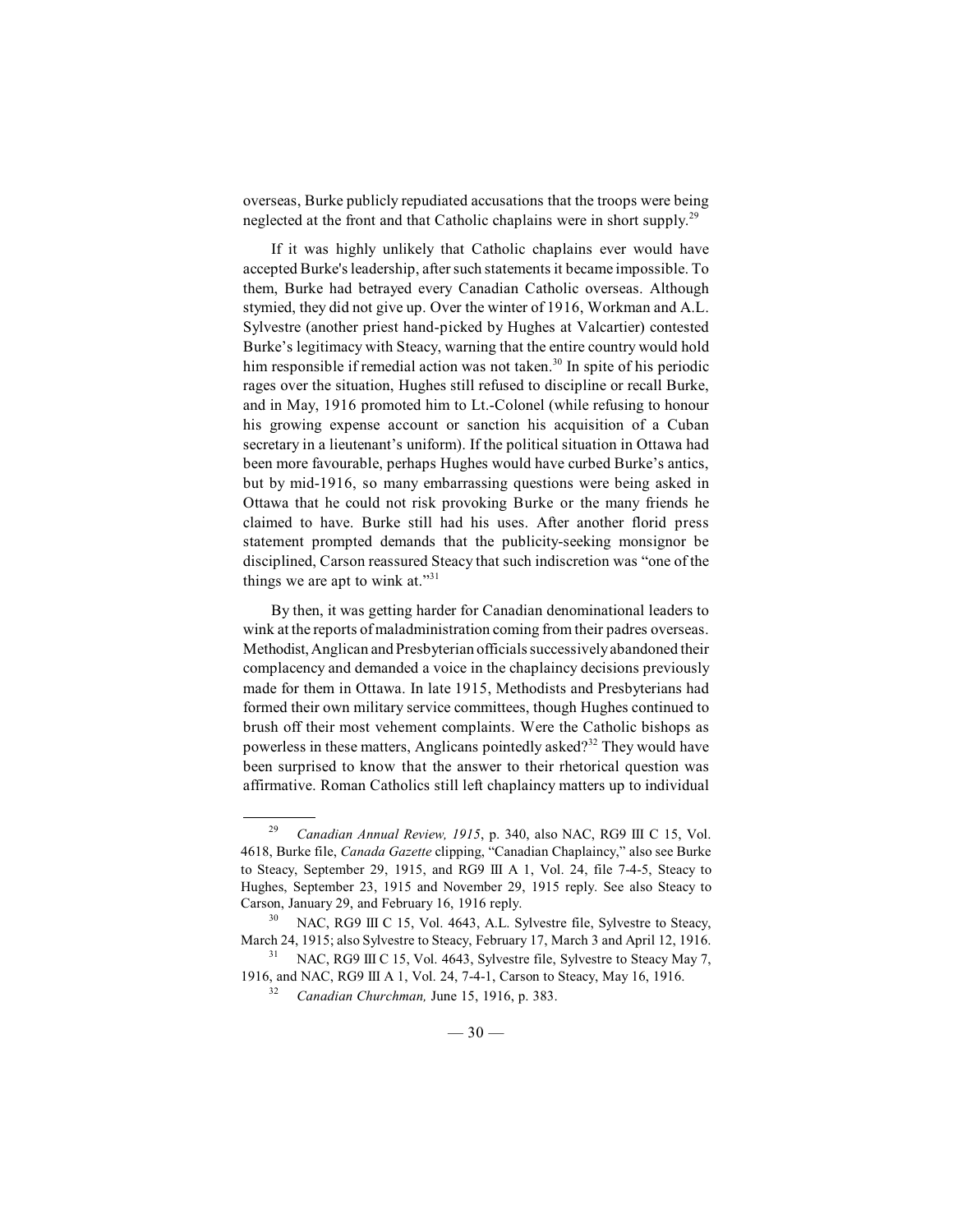bishops. As yet, these had not seen the need to organize a co-ordinated watch on the government. Nor did the hierarchy care to air publicly the details surrounding Burke's self-appointment for the entertainment of other denominations. For as long as communions regarded each other as rivals, the Minister of Militia continued to divide and rule.

Hughes's power to divert or ignore church inquiries also remained potent as long as Burke and Steacy reassured Canadians that the overseas complaints came from ill-informed malcontents. In March, 1916, Bishop Morrison protested to Prime Minister Borden that Steacy and Burke had posted away the Gaelic-speaking priests he had hand-picked for the Nova Scotians of the 25th Battalion. Morrison blamed Burke for abandoning the Maritimers to padre Doyon's left-over ministrations, and threatened to warn his flocks at home of "what to expect" if they enlisted.<sup>33</sup> Such a threat to recruiting prompted cabinet reaction. Again Perley took the matter up with Steacy, who retorted that he was giving Canadian Catholics "just and generous treatment." Steacy assured Morrison that, "not a single Catholic soldier has suffered for spiritual supply, and every single one, whether here or in France, who wants the priest can have him." Burke reassured Steacy that the number of Catholics in the 5th Brigade was not excessive and that its single padre was well able to manage the work, despite the language differences between units.<sup>34</sup> Sneering at Morrison's parochialism, he reassured Prime Minister Borden that, "We have done wonders, I think, since I came over here... in this regard, You know me well enough to believe me when I tell that I would not tolerate for a moment any neglect ... not a single soldier's soul has suffered for want of spiritual assistance."<sup>35</sup>

After further questions from Liberals in the House of Commons, Hughes used Burke's and Steacy's denials to fend off critics. Clearly, in early 1916, initiating remedial action was still impossible for the Catholic as well as the Protestant churches. Without corroboration of the rumours from overseas, Bishops Morrison and Fallon had no basis for their demands to the Government. Equally helpless was the Apostolic Delegate, a visiting ecclesiastical diplomat who, despite his disgust with Burke, tried to avoid charges of interfering in Canadian politics. Naturally, Hughes protected Steacy and Burke from critics. While there was little love lost between the

<sup>&</sup>lt;sup>33</sup> NAC, RG9 III C 15, Vol. 4649, Bishop of Antigonish file, Morrison to Borden, March 23, 1916.

*Ibid., Vol. 4674, "D.C.S. London-Steacy" file, Steacy to Perley, April 17,* 1916, Steacy to Morrison, April 18, 1916 and Burke to Steacy, April 17, 1916.

*Ibid.*, Burke to Borden, April 17, 1916.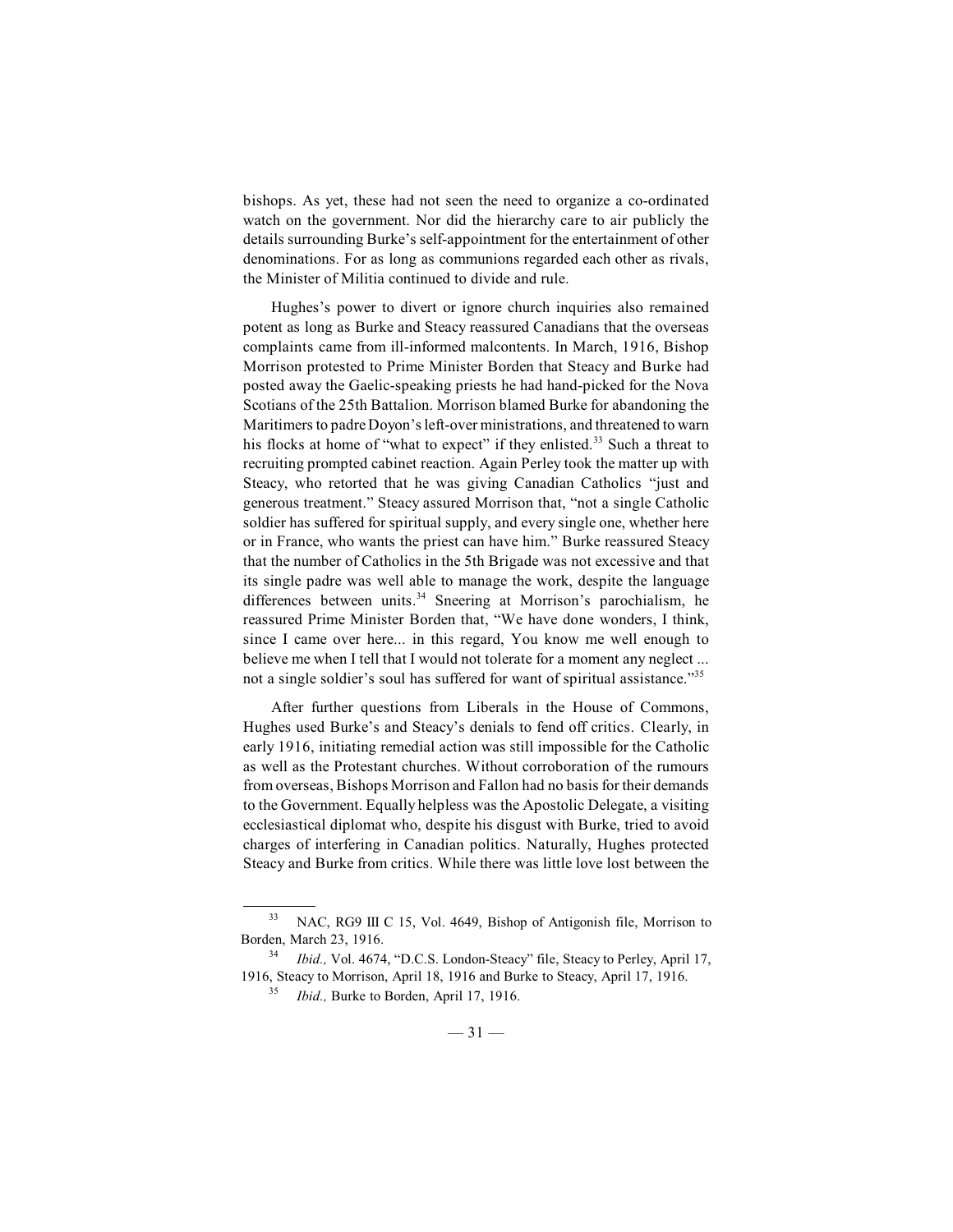Minister and his chief chaplains, political expediency required solidarity against churchmen and politicians. Workman, Sylvestre, the Canadian hierarchy – none was able to make any headway as long as Steacy, Burke and Hughes stood by each other.

Nevertheless, during the summer of 1916, Workman and his colleagues stepped up their offensive against the D.C.S. and Burke, appealing directly to higher military authorities and preparing a direct and deafening blast of the trumpet to wake up the home church. Workman demanded that Carson pressure Steacy and Hughes into keeping a long-dormant promise to appoint a Catholic to the Senior Chaplaincy of the new 4th Division. A few weeks later the post was given to a Presbyterian. Hughes offered a few more priests, but Steacy confidently waived the offer, until mounting casualties forced him to reverse his decision. Burke then muddied the water further with a letter to the *Catholic Register* evidently meant to silence home-front critics such as Bishop Morrison. Hughes naturally questioned Steacy's sudden change of heart and Burke's contradiction of his new request.<sup>36</sup> The priests finally arrived in October, long after they were requested.

By then the Corps priests were on the road to mutiny. As Steacy ignored even Almond's warnings, Workman contacted the British Army's Catholic Principal Chaplain in France, A.P. Rawlinson, who challenged through British channels the Canadians' subordination of Catholic chaplains to Protestants. Steacy responded to War Office queries with another lecture on British interference in Canadian affairs. He stated to both British and Canadian authorities that he would never grant concessions which might in Canada be seen as favours to Catholics. They already had nine priests in the Canadian Corps, while the Presbyterians, with many more soldiers in the ranks, had only six ministers. If any more Catholic padres were appointed, he argued, he would have to add even more Protestant chaplains to be fair to the other denominations. To Catholic critics, such reasoning was a particularly invidious pretext for denying their pastoral needs. Steacy told headquarters that Catholic priests at Corps were satisfactorily managed by the Anglican A.D.C.S. and that he would not put

*Catholic Register,* May 26, 1916. Burke addressed two further reassuring <sup>36</sup> letters to Bishop Morrison, NAC, RG9 III C 15, Vol. 4618, Burke file, Burke to Morrison, June 15, 22, 1916.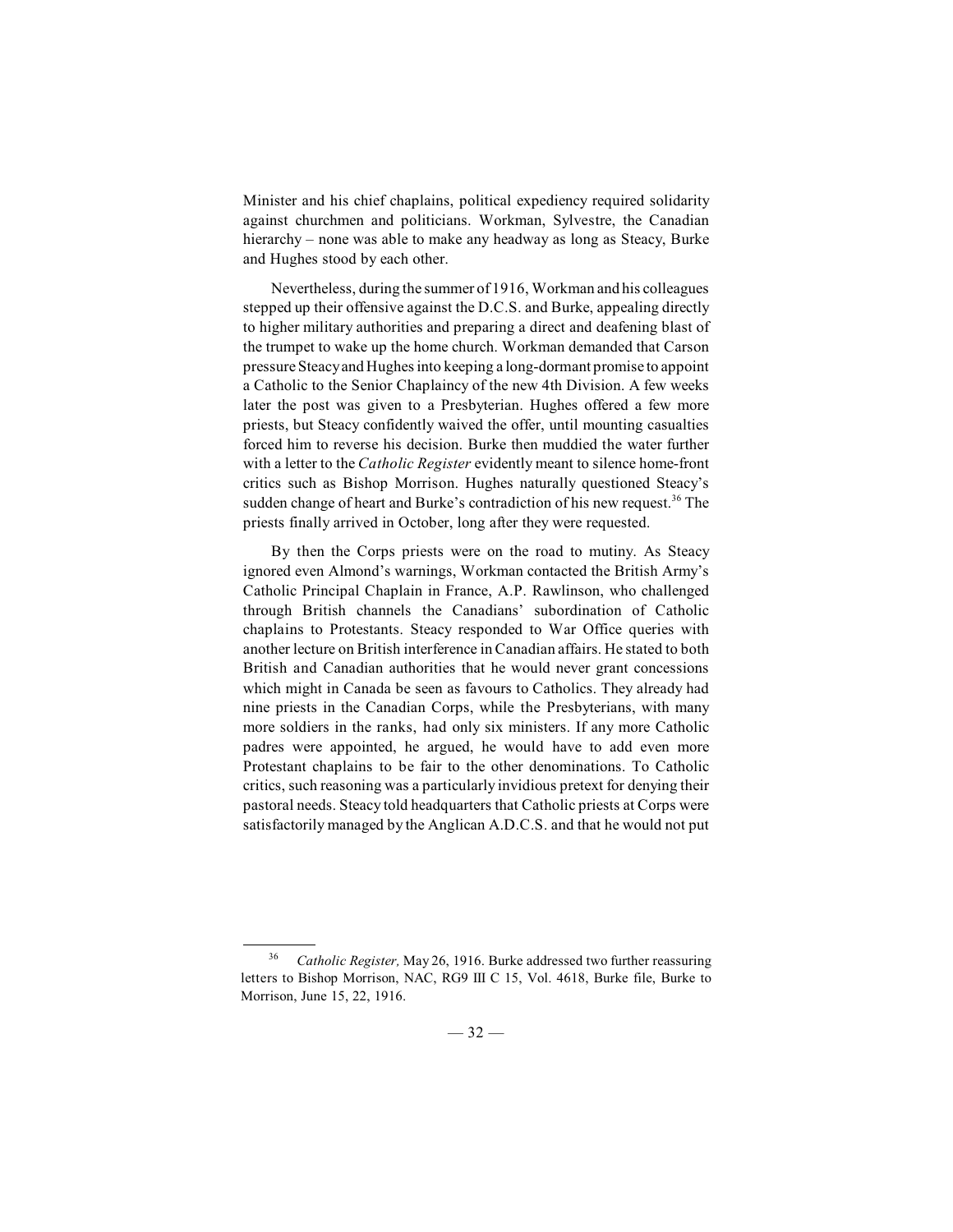the Canadians over establishment, even if the War Office, Almond, the Corps Commander and the British Principal Chaplain disagreed.<sup>37</sup>

Now the Corps Roman Catholic chaplains took matters into their own hands. J.J. O'Gorman, recently transferred to the 3rd Brigade, led a padres' revolt. The thirty year-old Ottawa priest was perhaps the most likely chaplain to do so, given his connections with the English-speaking hierarchy at home. A graduate of Bishop Fallon's *alma mater,* the University of Ottawa, he had several years' post-graduate study in Paris, Bonn, Munich and Rome before returning to Ottawa's Blessed Sacrament Church in 1913. Cherubic in appearance but with the temperament of a bulldog, his outspoken sympathies with Irish agitation for Dominion status and the cause of English-only separate schools in Ontario attracted the attention of Archbishop Gauthier and Bishop Fallon, who regarded him as an exceptionally promising cleric. O'Gorman called on Burke to act on the front-line shortages: "This is not a favour we ask but a right we demand... Are you with us or against us?".<sup>38</sup> After looking over Almond's correspondence with the D.C.S. on Catholic grievances, Workman and O'Gorman presented Steacy with an ultimatum: he had until the end of June to provide the Corps priests with their own Senior Chaplain and the extra padres which were required. O'Gorman warned Steacy that there were other ways for chaplains, when frustrated by military superiors, to obtain redress:

I have, as is my right as a chaplain, kept my ecclesiastical superiors informed on matters concerning the Catholic chaplains.... If, however, you fear that Bishop Fallon has been misinformed by me, I will send him a copy of our entire correspondence, and he will be able to judge for himself.<sup>39</sup>

O'Gorman's point-blank refusal to obey the Protestant Senior Chaplain of his division then forced a hasty conference with senior officers at Corps headquarters. As a result, Workman was made Corps Catholic senior chaplain: Protestants now had only nominal authority over Catholics.

NAC, RG9 III C 15, Vol. 4651, "Establishments" file, Almond to Steacy, 37 April 13, 1916, and RG9 III A 1, Vol. 24, file 7-4-5, Steacy to Carson, May 30 and Carson to Workman, May 30, 1916.

<sup>&</sup>lt;sup>38</sup> NAC, RG9 III C 15, Vol. 4636. J.J. O'Gorman file, O'Gorman to Burke, June 22,1916.

<sup>&</sup>lt;sup>39</sup> *Ibid.*, Vol. 4636, J.J. O'Gorman file, O'Gorman to Steacy, June 26, 1916.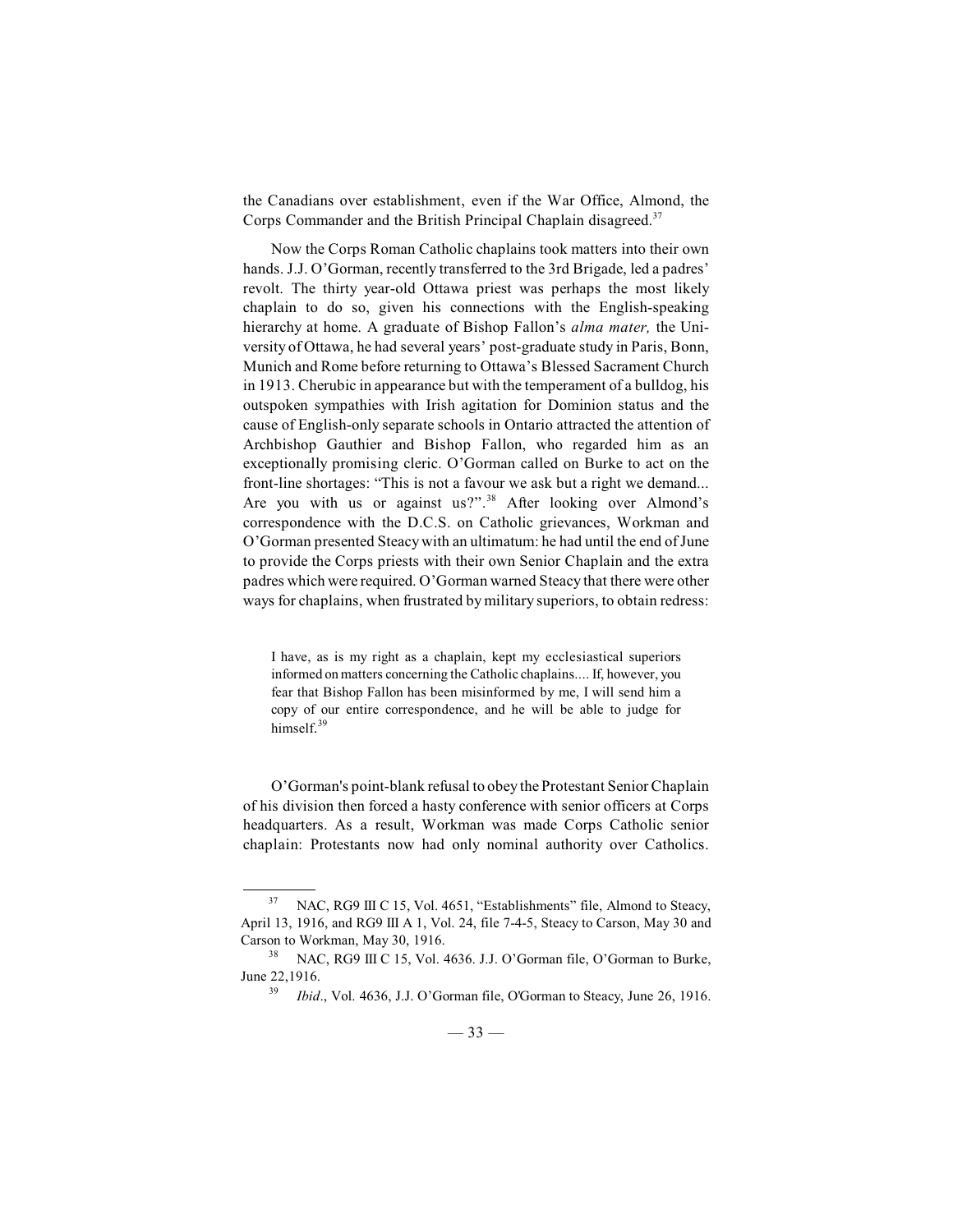Almond and the British then transferred Workman to Corps headquarters, but Steacy protested on the grounds of breach of establishment. Only in August, 1916, despite Steacy's protests, was Workman confirmed by the British in his new post. As a result, Almond, too, identified himself with the Catholics. He warned Steacy that they openly accused him of rank Orange bigotry and were going over his head directly to Hughes. Steacy rebuked Almond for co-operating with the rebels and brushed aside his warnings.<sup>40</sup> He also vaguely threatened Workman not to try anything as "unmilitary" as a direct appeal to the Minister. Workman was outraged:

I regard it as a very serious thing to be cautioned in this matter, principally because ...I am not allowed to forget that the caution falls on my office of Senior Chaplain.... Until now I thought that the one fault of my relations with your office was that of over-frankness. As persistently and forcibly as I respectfully could I have brought to your attention every question that was legitimately yours to deal with. The King's Regulations and Orders provide a perfectly discreet and military manner of communicating with the Higher Powers when the subordinate personnel fails and that manner alone is used by me when I deem fit to communicate with the Honourable the Minister of Militia. 41

There is no evidence that the Director heeded such warnings.

Workman and O'Gorman now shifted their appeal to Bishop Morrison, blaming Catholic troubles on Steacy's "ultra-Protestant view." Steacy's careless remark to Workman that "the Roman Catholic Church in Canada had an unenviable reputation for getting from the Government anything that it wanted and that he would not be a partner to our obtaining favours over here," had completely discredited him.<sup>42</sup> Then, on 31 July, the twelve Corps priests delivered to Almond a lengthy and vehement petition. They denied Steacy's claim that Catholic troops had received just and generous treatment and described his attitude towards Catholic affairs at the Corps as "simply scandalous." They repudiated Burke, noting how his misleading statements offset their claims. $43$  A copy of the petition was sent directly to General

<sup>&</sup>lt;sup>40</sup> *Ibid.*, Vol. 4615, Almond file, Almond to Steacy, October 4, 1916 and Steacy to Almond, October 6, 1916.

<sup>&</sup>lt;sup>41</sup> *Ibid.*, Vol. 4647, Workman file, Workman to Steacy, July 1, 1916.

<sup>&</sup>lt;sup>42</sup> *Ibid.*, Vol. 4618, Burke file, Workman to Morrison, July 26, 1916.<br><sup>43</sup> *Ibid.* Vol. 4636, Q'Gorman file, Catholic Canadian Corps chaple

*Ibid, Vol. 4636, O'Gorman file, Catholic Canadian Corps chaplains to* Almond, July 31, 1916.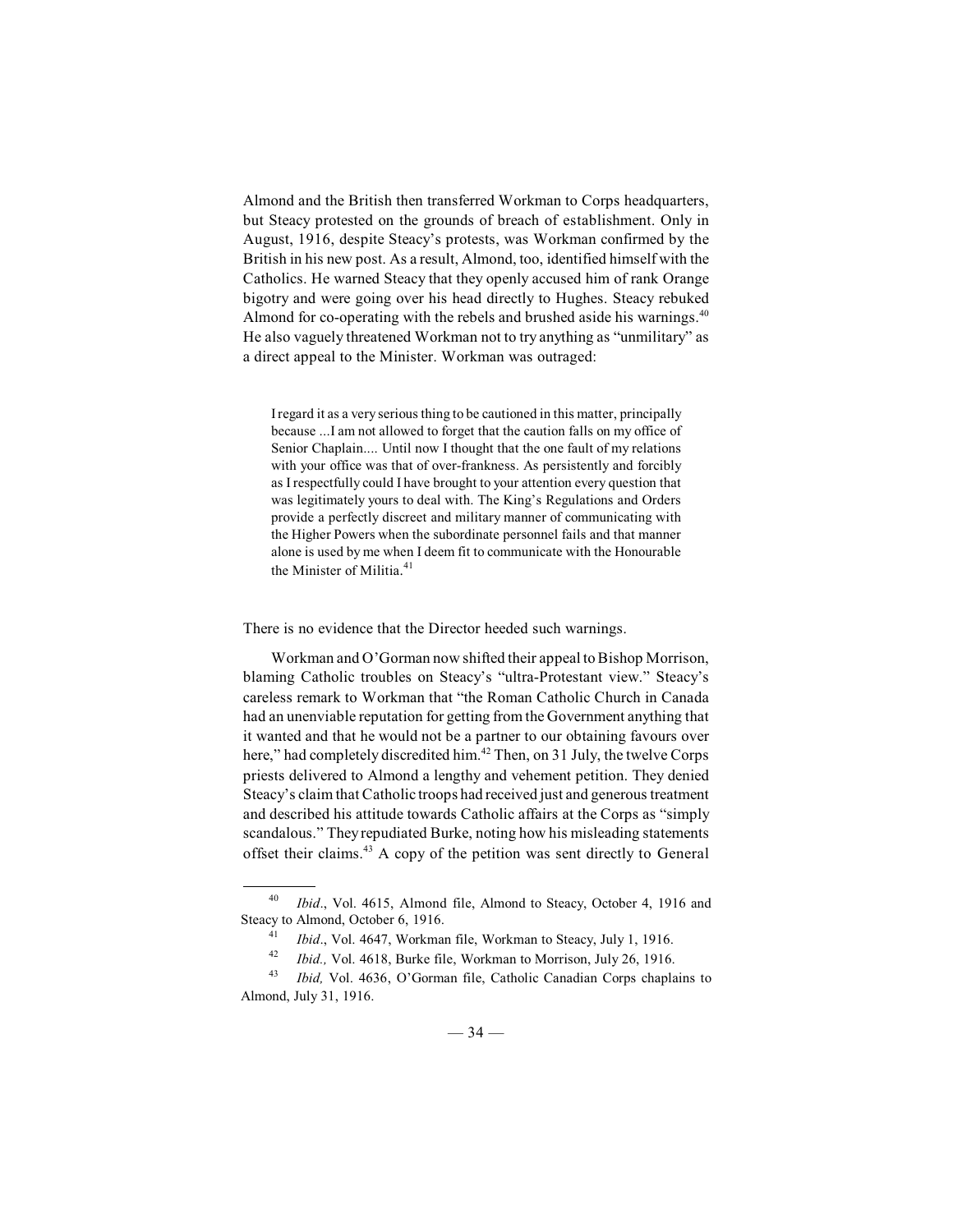Carson, who naturally demanded an explanation from Steacy. Then word reached England that both the Canadian hierarchy and Prime Minister Borden had received copies of the petition from Workman. While Steacy fumed in London, charging O'Gorman and Workman with insubordination and dishonour, Bishop Morrison demanded a complete investigation of the padres' chargès by the Prime Minister.

Workman also had appealed to Hughes, who curtly ordered him to address his complaints to Steacy, his military superior. It was Hughes's last letter to Workman before the Minister of Militia was dismissed by Robert Borden. Three weeks later, Workman contacted George Perley, the new Overseas Minister of the military forces of Canada. He did not mince words:

What I would especially draw your attention to is the summary and contemptuous answer of Colonel Steacy. Our patience with this man's bigotry and inefficiency is exhausted, and I would welcome an investigation into the record of his dealings with us. As Roman Catholics we do not care who may be our Administrative head so long as he intends to do us justice.... We are ... in duty bound to see that the members of our church belonging to the Expeditionary Force get that fair treatment which was promised them by the Government.<sup>4</sup>

In spite of the tremendous pressure on him, Steacy refused to give ground, admitting to Bishop Fallon that English-speaking priests were needed but refusing to ask for more. This state of affairs, when at the same time a surplus of Protestant padres was known to exist, was especially galling to Catholics. The 1916 battle over chaplaincies reached a climax in November, when Steacy, in an attempt to stop his non-conformist surplus from skyrocketing, asked Ottawa to cease dispatching chaplains of all denominations. At this the Canadian hierarchy entered the fray. An outraged Fallon wrote to Edward Kemp, the new Minister of Militia and Defence, reminding him that the bishop himself had stopped the Corps chaplains' petition from appearing in the Canadian Catholic press.<sup>45</sup> Yet Kemp and Perley found Steacy urging that the freeze be upheld, blaming all his problems on Hughes and Romanist malcontents.

Fortunately for the church, a German shell had delivered the required evidence – in the form of J.J. O'Gorman himself – virtually into the laps of

<sup>&</sup>lt;sup>44</sup> *Ibid., Vol. 4647, Workman file, Workman to Perley, November 23, 1916.* 

<sup>&</sup>lt;sup>45</sup> *Ibid.*, Vol. 4629, A.E. Kemp file, Fallon to Kemp, December 22, 1916.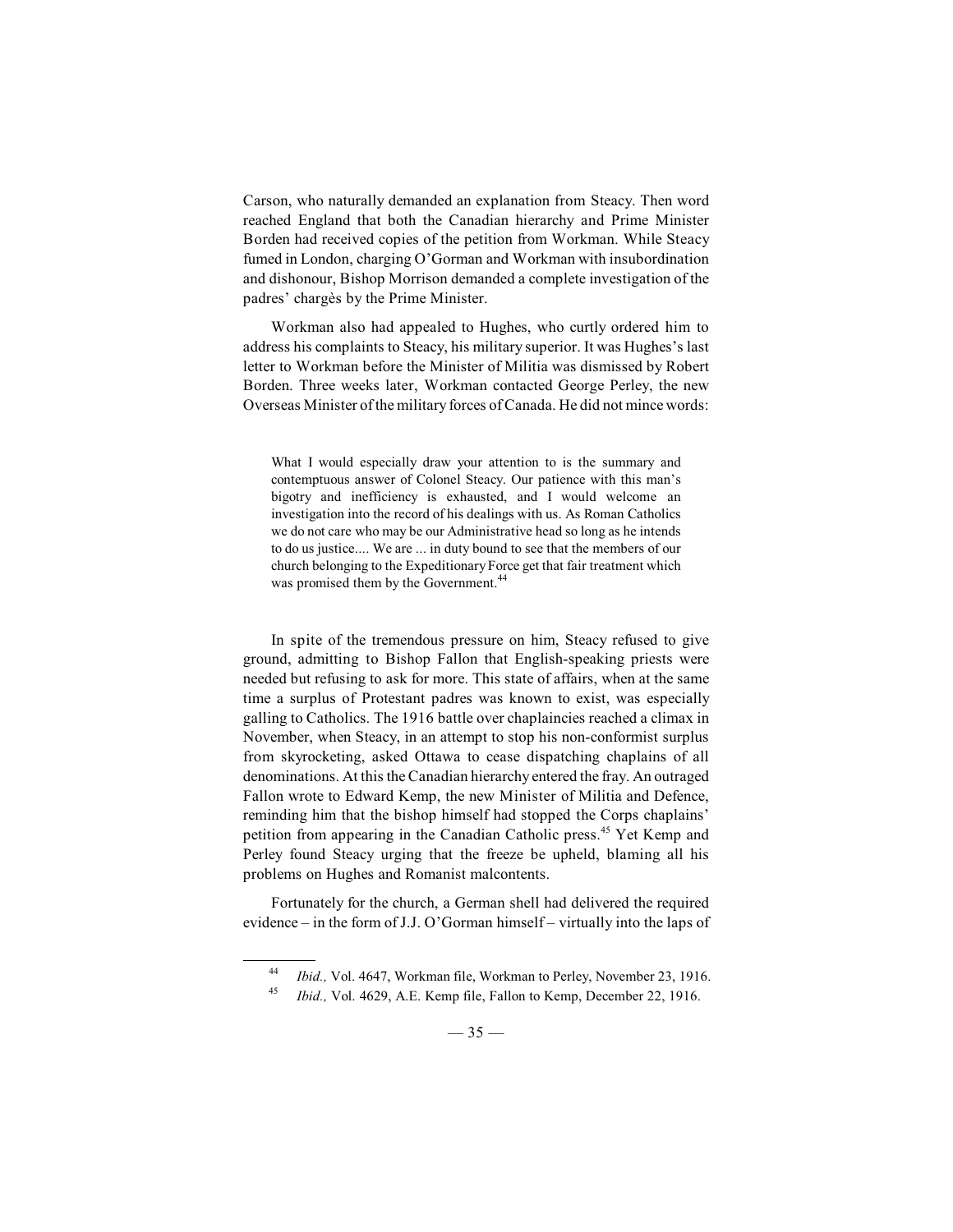the bishops and Borden's cabinet. The shrapnel which crippled O'Gorman on the Somme forced a long recuperation leave in Ottawa. Thus was Steacy's and Burke's nemesis placed within arm's length of the Borden government. Steacy hoped that he and Burke, by putting on a bold front, might yet hold on to their posts, but by the end of 1916, the situation was entirely different from that of the previous spring. Too many Canadian churchmen now knew the actual extent of the discontent overseas and incontrovertible evidence was now circulated by O'Gorman in Ottawa – to a government that no longer sported Sam Hughes as its Militia Minister.

In the first weeks of 1917, Catholics opened up a two-front offensive against Steacy and Burke. Workman called on Perley, as Overseas Minister oftheC.E.F., to dismissthe D.C.S. and his self-appointed assistant. P.M.H. Casgrain, a prominent Canadian priest working at theWar Office, added his voice to Workman's. Back in Ottawa, O'Gorman visited C.J. Doherty, who eagerly relayed his memoranda to Perley, Kemp and the Prime Minister.<sup>46</sup> Borden and Kemp (advised by O'Gorman and the Ontario hierarchy) directed Perley to recall Steacy and Burke. Though somewhat intimidated by Burke's ecclesiastical rank and threats of powerful friends at home, Perley reluctantly obeyed, especially as Gauthier and Morrison kept up the pressure on Borden and Kemp.<sup>47</sup>

By then, the A.D.C.S. had struck on the military command front. Steacy never had grasped Almond's point that the front-line work of the Chaplain Service should take priority over rear-echelon ministry. Having seen their difficulties at first hand, Almond and his Protestant senior chaplains were staunch Catholic allies. Almond persuaded General R.E.W. Turner, the new Canadian commander overseas, to audit Steacy's and Burke's administration. As a result, Turner, too, recommended the dismissal of the D.C.S. and his self-appointed Catholic director. Sometime in the first week of February, Perley notified Steacy that his services were no longer needed, and, when he refused a senior position in a re-organized Chaplain Service,

NAC, MG30, D 20, Vol. 2, J.J. O'Gorman papers, Doherty to O'Gorman, <sup>46</sup> January 13, 1917; also RG9, III A 1, Vol. 104, "Roman Catholics" file, Borden to Perley, Doherty to Perley, January 3, 11 and 17, 1917. See also O'Gorman papers, Vol. 2, Perley to Workman, January 23, 1917.

<sup>&</sup>lt;sup>47</sup> NAC, MG27, II D 12, George Perley Papers, Vol. 8, file 244, Borden to Perley 'from Doherty", January 28, 1917, and Perley to Borden "for Doherty," January 31, 1917. See also NAC, RG9 III A 1, Vol. 104, "Roman Catholics" file, Perley to Doherty, January 27, and Gauthier to Kemp "for Perley" February 1, 1917, also Morrison to Perley, February 12, 1917.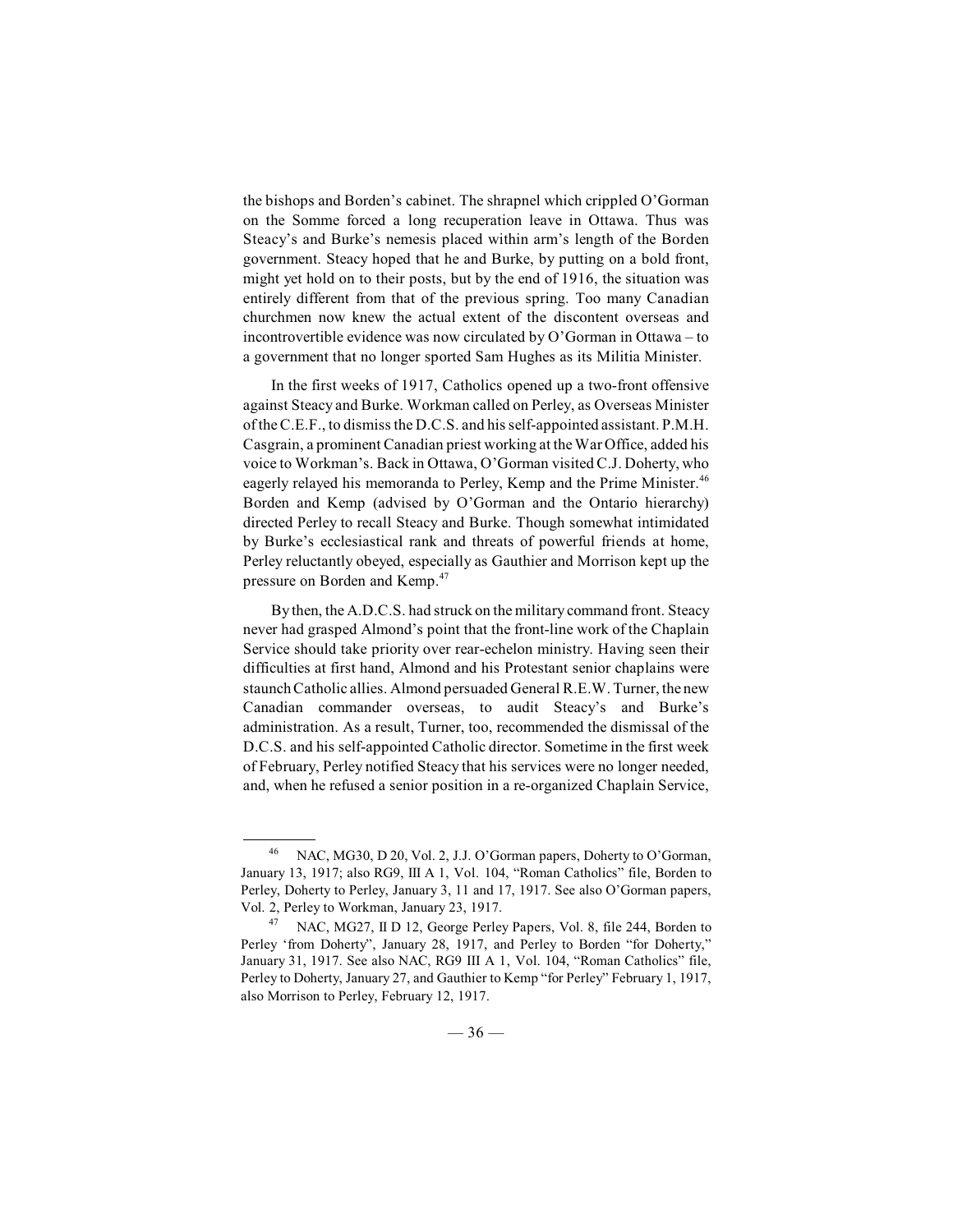ordered him home.<sup>48</sup> Getting rid of Burke was not as easy while he played on Perley's fear of political repercussions, and claimed that Workman, a British-born monk, was unfit to take his place.<sup>49</sup> In fact, Burke proved to have far more enemies than friends back home, from the Apostolic Delegate to the Archbishops of Toronto and Ottawa, and even Senator Lougheed. "Don't let Burke butt in or spend his time between Picadilly and the Strand," O'Gorman reassured Workman, "the Bishops are sick of Burke."<sup>50</sup> Borden, arriving in England, heard Burke's appeal but backed Almond and Turner, who ordered him home.

Looking for replacements with good Corps records, Perley chose Almond, Workman, and other experienced senior chaplains to replace the old team. By the end of March, Almond had summoned seven Catholic priests from Ottawa and secured Workman's appointment as his Catholic deputy in London. By the time Workman arrived from the front, Almond had already begun the extensive house-cleaning which the Service had needed for so very long. Between February and May, 1917, he straightened out administrative muddles, harmonized denominational discord and implemented personnel policies which solved many of the problems of the old regime. In doing this he was able to count on the government's support and the confidence of the Canadian churches, including (thanks to O'Gorman and Workman) the Roman Catholic.<sup>51</sup> While Almond remained sole head of an inter-denominational Canadian Chaplain Service, Catholics were given an autonomous parallel administration, placed under the working authority of an Assistant Director of their own church, with O'Gorman, through Doherty, enjoying direct access to the cabinet. "You will of course be independent of Almond in all Catholic matters, and will deal officially through Perley with the government," O'Gorman advised Workman, "Catholic Canada looks to you now. You have the authority;

NAC, George Perley Papers, Vol. 8, file 245, Perley to Borden, February 48 12, 1917.

<sup>&</sup>lt;sup>49</sup> NAC, George Perley Papers, Vol. 8, file 244, Borden to Perley, January 28, 1917 and Burke to Perley, February 2, 1917; also Perley to Borden, January 31, February 1, 3, 1917. O'Gorman reassured Workman, "Burke's objections to you are amusing, and unintentionally complimentary, for you were baptized a Catholic if not by a Catholic and formally became a Catholic before the age of reason. Burke himself was a pagan for about a week! You are as much a Canadian as the majority of Canadians overseas," NAC, RG9 III c 15, Vol. 4643, J.J. O'Gorman file, O'Gorman to Workman, March 24, 1917.

<sup>&</sup>lt;sup>50</sup> NAC, RG9 III C 15, Vol. 4636, O'Gorman file, O'Gorman to Workman, February 28, 1917.

<sup>&</sup>lt;sup>51</sup> Catholic Register, March 15, 1917.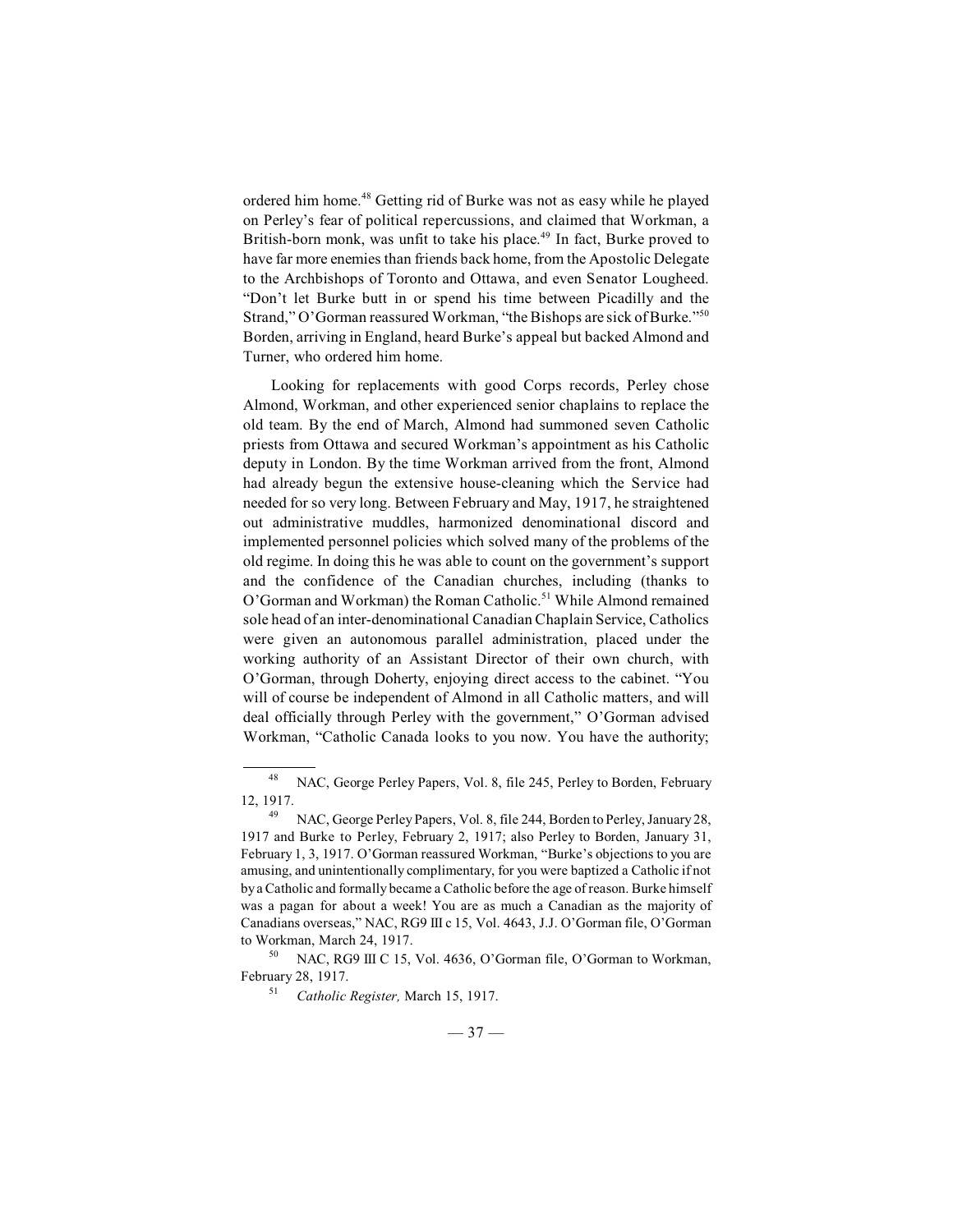don't be afraid to exercise it. Doherty and me will look to you in all things concerning the chaplains."<sup> $52$ </sup> The long fight was won.

Throughout the rest of the war, Catholic affairs in the Chaplain Service gradually were brought back to an even keel. Workman's presence facilitated Almond's dealing with Catholic chaplains, for he could leave such sensitive matters to his able and tough-minded Assistant. Nevertheless, the equity brought about neither resulted in nor was intended to lead to the blending of ministries. While mutual respect and toleration characterized the two branches of administration under Workman and Almond, at neither the levels of command or padres in the field were ecumenism the result. Protestant pâdres who suggested joint communions or services in the field were politely rebuffed by Catholic padres and senior chaplains. Protestant chaplains who were suspected of trying to win over Catholic soldiers had their knuckles rapped severely.<sup>53</sup> Both Almond and Workman went to great lengths to prevent any incidents which could be interpreted as cross-proselytism, and quickly repudiated any accusations of such which were made back in Canada.<sup>54</sup>

In 1918, the Chaplain Service also secured the full support of denominational authorities on the home front. Realizing that much of Steacy's ineffectiveness had lain in his lack of a strong political base from which to deal with army and government officials, Almond courted home church leaders. Reassuring themthat the government and the chaplains were doing a fine job overseas, Almond brought denominational leaders, including Fallon and Gauthier, overseas to visit the troops, meet with their chaplains and tour the Canadian front.<sup>55</sup> Thus Fallon and other denominational leaders returned to Canada virtually commissioned by the Chaplain Service to back Almond's recommendations. When Ottawa appointed William Beattie D.C.S. of a Service branch in Canada, it was to O'Gorman and the Ontario hierarchy that the Union Government turned for a candidate to serve as Beattie's Catholic Deputy. Significantly, it selected an English-speaking veteran of 1914, A.L. Sylvestre. As O'Gorman

<sup>&</sup>lt;sup>52</sup> NAC, RG9 III C 15, Vol. 4636, O'Gorman file, O'Gorman to Workman, February 28, 1917.

<sup>&</sup>lt;sup>53</sup> NAC, RG9 III C 15, Vol. 4617, A. Bischlager file, Workman to Beattie, March 21, 1917.

NAC, RG9 III C 15, Vol. 4622, W.H. Emsley file, Workman press release to D. Jones, editor of the *Pembroke Observer,* July, 1918, and NAC, RG9 III A 1, Vol. 75, Rev. J.A. MacDonald to E. Kemp, Feb. 1, 1917, and Workman to Almond, and Almond to Perley, same dates.

<sup>&</sup>lt;sup>55</sup> Catholic Register, August 22, September 19, 1918.